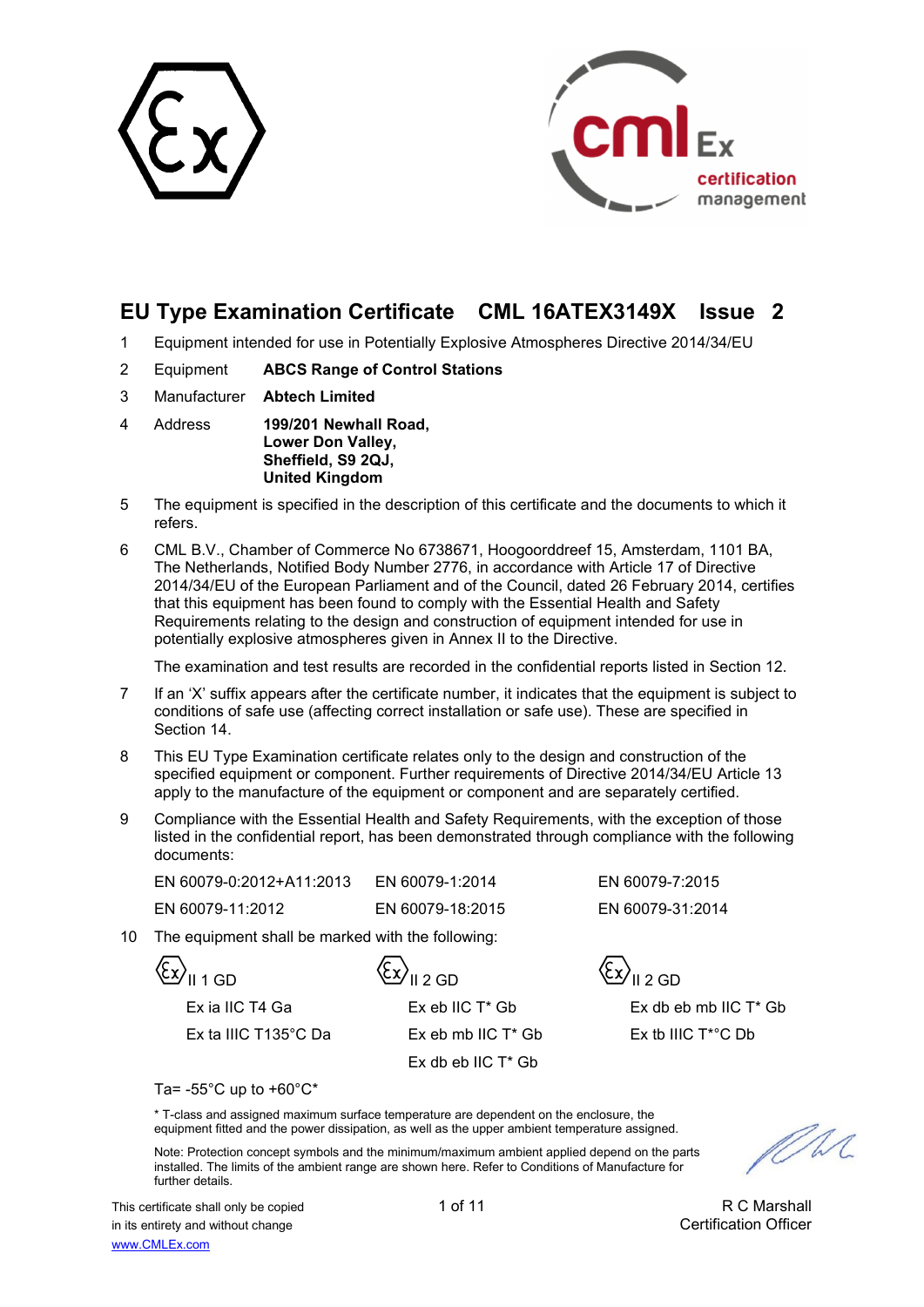



# **11 Description**

The ABCS range of Control Stations utilise a previously certified non-metallic ABTECH BPG terminal enclosure. The enclosures are manufactured with a polyester resin base and are fitted with an arrangement of suitably certified control devices such as ammeters, switches, signal lamps and terminals. The enclosures may be fitted with an optional window.

# **ABCS Range of Control stations (dimensions):**

| <b>ABCS Ref</b> | 6   |     | 8   | 9   | 10  | 11  | 12  | 12.5 | 13  | 13.5 | 14  | 15  | 15.5 |
|-----------------|-----|-----|-----|-----|-----|-----|-----|------|-----|------|-----|-----|------|
| Width (mm)      | 122 | 220 | 160 | 260 | 360 | 560 | 255 | 205  | 400 | 400  | 600 | 400 | 400  |
| Height (mm)     | 120 | 120 | 160 | 160 | 160 | 160 | 250 | 200  | 250 | 250  | 250 | 405 | 405  |
| Depth (mm)      | 90  | 90  | 90  | 90  | 90  | 90  | 120 | 120  | 120 | 160  | 120 | 120 | 201  |

# **Components permitted to be fitted:**

The ABCS control stations may be fitted with the following control instrumentation and control devices in any combination, provided they do not exceed specified power dissipation values.

| <b>Component Details</b>                     | <b>Certificate Numbers</b> | Code                          | Temperature Range                                      |  |  |  |  |
|----------------------------------------------|----------------------------|-------------------------------|--------------------------------------------------------|--|--|--|--|
| <b>CZ Explosion-Proof Appliances Co. Ltd</b> |                            |                               |                                                        |  |  |  |  |
| CZ4000 Series<br><b>Operation Heads</b>      | Sira 15ATEX3333U           | Ex eb IIC Gb<br>Ex tb IIIC Db | Tamb: -55 $^{\circ}$ C to +65 $^{\circ}$ C             |  |  |  |  |
| CZ0201 Series Switch                         |                            |                               | Tamb: -40 $^{\circ}$ C to +60 $^{\circ}$ C<br>(Type L) |  |  |  |  |
| Module                                       | Presafe 16 ATEX 9096U      | Ex db eb IIC Gb               | Tamb: -55 $^{\circ}$ C to +60 $^{\circ}$ C<br>(Type H) |  |  |  |  |
| CZ0202-**1* / **3* / **4*                    |                            |                               | Tamb: -40 $^{\circ}$ C to +60 $^{\circ}$ C<br>(Type L) |  |  |  |  |
| Signal Lamp Module                           | Presafe 16 ATEX 8565U      | Ex db eb IIC Gb               | Tamb: -55 $^{\circ}$ C to +60 $^{\circ}$ C<br>(Type H) |  |  |  |  |
| CZ0202-**2* Signal                           | Presafe 16 ATEX 8565U      | Ex db eb IIC Gb               | Tamb: -40 $^{\circ}$ C to +50 $^{\circ}$ C<br>(Type L) |  |  |  |  |
| Lamp Module                                  |                            |                               | Tamb: -55 $^{\circ}$ C to +50 $^{\circ}$ C<br>(Type H) |  |  |  |  |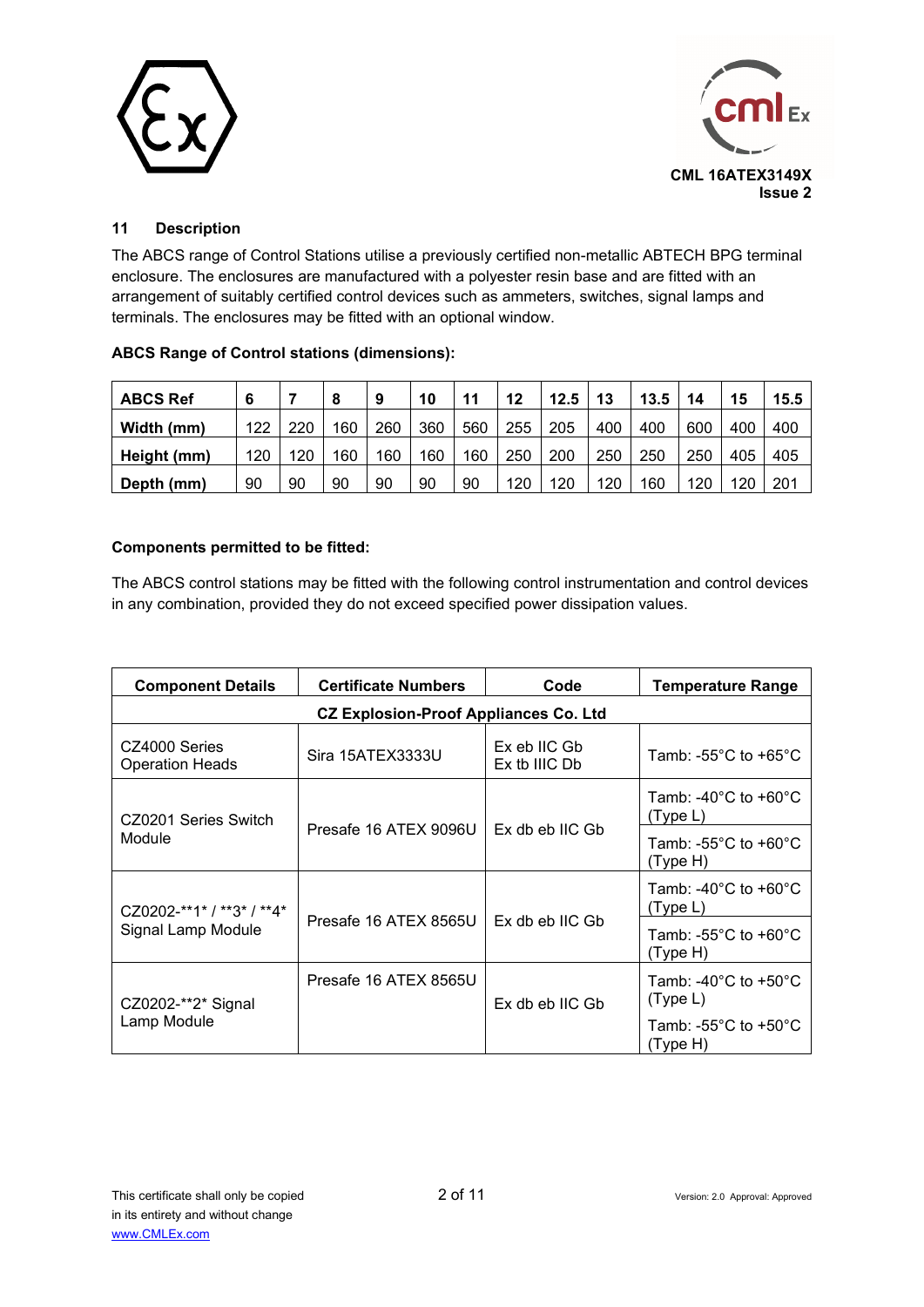



| <b>Component Details</b>                                      | <b>Certificate Numbers</b> | Code                                      | <b>Temperature Range</b>                                                       |  |  |  |  |
|---------------------------------------------------------------|----------------------------|-------------------------------------------|--------------------------------------------------------------------------------|--|--|--|--|
|                                                               | Presafe 16 ATEX 8565U      |                                           | Tamb: -55°C to +55°C                                                           |  |  |  |  |
| CZ0202-**0H Signal<br>Lamp Module                             |                            | Ex ia IIC Ga                              |                                                                                |  |  |  |  |
| CZ0203 Control Module<br>Series                               | Presafe 16 ATEX 9214U      | Ex db eb IIC Gb                           | Tamb: -40 $^{\circ}$ C to +60 $^{\circ}$ C<br>(Type L)<br>Tamb: -55°C to +60°C |  |  |  |  |
|                                                               |                            |                                           | (Type H)                                                                       |  |  |  |  |
| CZ0212-**1* / **3* / **4*                                     |                            | Ex db eb IIC Gb                           | Tamb: -40 $^{\circ}$ C to +60 $^{\circ}$ C<br>(Type L)                         |  |  |  |  |
| Signal Lamp with Button<br>Module                             | <b>DNV 12 ATEX 11183U</b>  |                                           | Tamb: -55°C to +60°C<br>(Type H)                                               |  |  |  |  |
| CZ0212-**0H Signal<br>Lamp with Button<br>Module              | <b>DNV 12 ATEX 11183U</b>  | Ex ia IIC Ga                              | Tamb: - $55^{\circ}$ C to + $55^{\circ}$ C                                     |  |  |  |  |
| CZ0205- A/ Ammeter<br>Module                                  | Sira 14ATEX3169U           | Ex e IIC Gb                               | Tservice: -40°C to<br>$+95^{\circ}$ C                                          |  |  |  |  |
| CZ0205-_mA/_<br>Ammeter and CZ0205-<br>V/ Voltmeter Module    | Sira 14ATEX3169U           | Ex e mb IIC Gb                            | Tservice: -40°C to<br>$+95^{\circ}$ C                                          |  |  |  |  |
| CCZ1208/2-7 (flash)<br>Buzzer with plastic body               | ETP 16 ATEX 2404 U         | Ex eb ib mb IIC Gb<br>Ex ib tb IIIC Db    | Tamb: -40 to +50°C                                                             |  |  |  |  |
| CCZ1208/1-7 (flash)<br>Buzzer with metal body                 | ETP 16 ATEX 2404 U         | Ex db eb ib mb IIC<br>Gb Ex ib tb IIIC Db | Tamb: -40 to +55°C                                                             |  |  |  |  |
|                                                               |                            | Ex eb ib mb IIC Gb                        |                                                                                |  |  |  |  |
| CZ1208-9 (flash) Buzzer                                       | ETP 19 ATEX 3084 X         | Ex ib tb IIIC<br>T130°C Db                | Tamb: -40 to $+45^{\circ}$ C                                                   |  |  |  |  |
| <b>Bartec</b>                                                 |                            |                                           |                                                                                |  |  |  |  |
| 07-3323-1 Control and<br><b>Signalling Device</b><br>Adapters | CML 13ATEX3010U            | Ex eb IIC Gb<br>Ex tb IIIC Db             | Tservice: -55°C to<br>$+70^{\circ}$ C                                          |  |  |  |  |
| 07-33 Circuit Module<br>and Control Switch                    | <b>CML 17ATEX1105U</b>     | Ex db eb IIC Gb                           | Tamb:<br>-55°C to +40°C (16A)<br>-55°C to +60°C (11A)                          |  |  |  |  |
|                                                               |                            |                                           | Tservice:<br>-55 $^{\circ}$ C to +85 $^{\circ}$ C                              |  |  |  |  |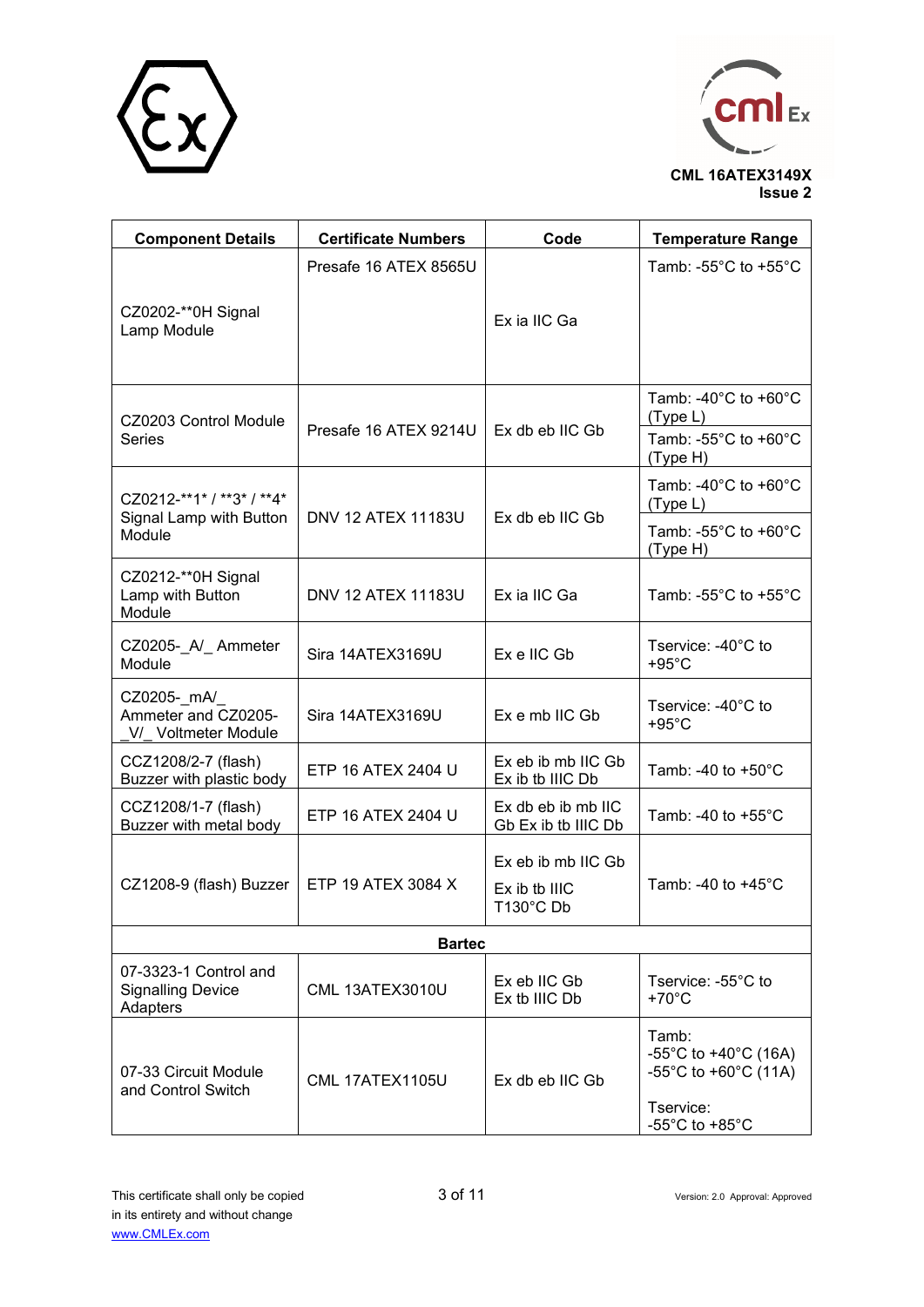



**Issue 2** 

| <b>Component Details</b>                                                               | <b>Certificate Numbers</b> | Code                          | <b>Temperature Range</b>                                                                                                               |  |  |  |
|----------------------------------------------------------------------------------------|----------------------------|-------------------------------|----------------------------------------------------------------------------------------------------------------------------------------|--|--|--|
| 07-335 Illuminated<br>Indicator Module and<br>07-336 Illuminated Push<br><b>Button</b> | CML 17ATEX1106U            | Ex db eb IIC Gb               | Tamb:<br>-55 $^{\circ}$ C to +50 $^{\circ}$ C<br>-55 $^{\circ}$ C to +60 $^{\circ}$ C*<br>*if operating voltage is<br>less than 26.4V. |  |  |  |
|                                                                                        |                            |                               | Tamb                                                                                                                                   |  |  |  |
| 07-337*-*D* Control and<br>Switching Module -                                          |                            |                               | $-55$ to $+40^{\circ}$ C (1W)                                                                                                          |  |  |  |
| Potentiometer                                                                          | CML 17ATEX1119U            | Ex db eb IIC Gb               | -55 to +50 $^{\circ}$ C (0.75W)                                                                                                        |  |  |  |
|                                                                                        |                            |                               | -55 to +60 $^{\circ}$ C (0.5W)                                                                                                         |  |  |  |
|                                                                                        |                            |                               | Tamb                                                                                                                                   |  |  |  |
|                                                                                        |                            |                               | -40 to +40°C (1.4W @<br>16mm, 1.3W @ 8mm)                                                                                              |  |  |  |
| 07-7311-61TW/??00<br>$(?? = resistance value$<br>code)                                 | PTB98ATEX1010U             | Ex db e IIC Gb                | -40 to +60 $^{\circ}$ C (1.4W<br>@ 16mm, 1.3W @<br>8mm)                                                                                |  |  |  |
|                                                                                        |                            |                               | -40 to +65°C (0.7W @<br>16mm, 0.6W @ 8mm)                                                                                              |  |  |  |
|                                                                                        |                            |                               | -40 to +85°C (0.7W @<br>16mm, 0.6W @ 8mm)                                                                                              |  |  |  |
|                                                                                        | Quintex                    |                               |                                                                                                                                        |  |  |  |
| QX0201 Switch Module                                                                   | EPS 11ATEX1396U            | Ex de IIC Gb<br>Ex tD A21     | Tamb: - $55^{\circ}$ C to +60 $^{\circ}$ C                                                                                             |  |  |  |
| QX0202 Signal Lamp<br>Module                                                           | EPS 11ATEX1397U            | Ex de IIC Gb<br>Ex tD A21     | Tamb: - $55^{\circ}$ C to +60 $^{\circ}$ C                                                                                             |  |  |  |
|                                                                                        |                            | Ex de IIC Gb                  |                                                                                                                                        |  |  |  |
| QX0212 Signal Lamp<br>with Button Module                                               | EPS 11ATEX1400U            | Ex tD A21                     | Tamb: - $55^{\circ}$ C to +60 $^{\circ}$ C                                                                                             |  |  |  |
| QX0205 Ammeter                                                                         |                            | Ex e IIC Gb                   |                                                                                                                                        |  |  |  |
| Module                                                                                 | EPS 11ATEX1399U            | $Ex$ tD A21                   | Tamb: - $55^{\circ}$ C to +60 $^{\circ}$ C                                                                                             |  |  |  |
| Allen Bradley / Rockwell Automation                                                    |                            |                               |                                                                                                                                        |  |  |  |
| 800G Actuating and<br><b>Indicator Light Elements</b>                                  | CML 14ATEX3303U            | Ex eb IIC Gb<br>Ex tb IIIC Db | Tservice: -55 to $+70^{\circ}$ C                                                                                                       |  |  |  |
| 800G Switch Module                                                                     | CML 17ATEX1107U            | Ex db eb IIC Gb               | Tamb:<br>-55°C to +40°C (16A)<br>-55°C to +60°C (11A)                                                                                  |  |  |  |
|                                                                                        |                            |                               | $-55$ to $+85^{\circ}$ C                                                                                                               |  |  |  |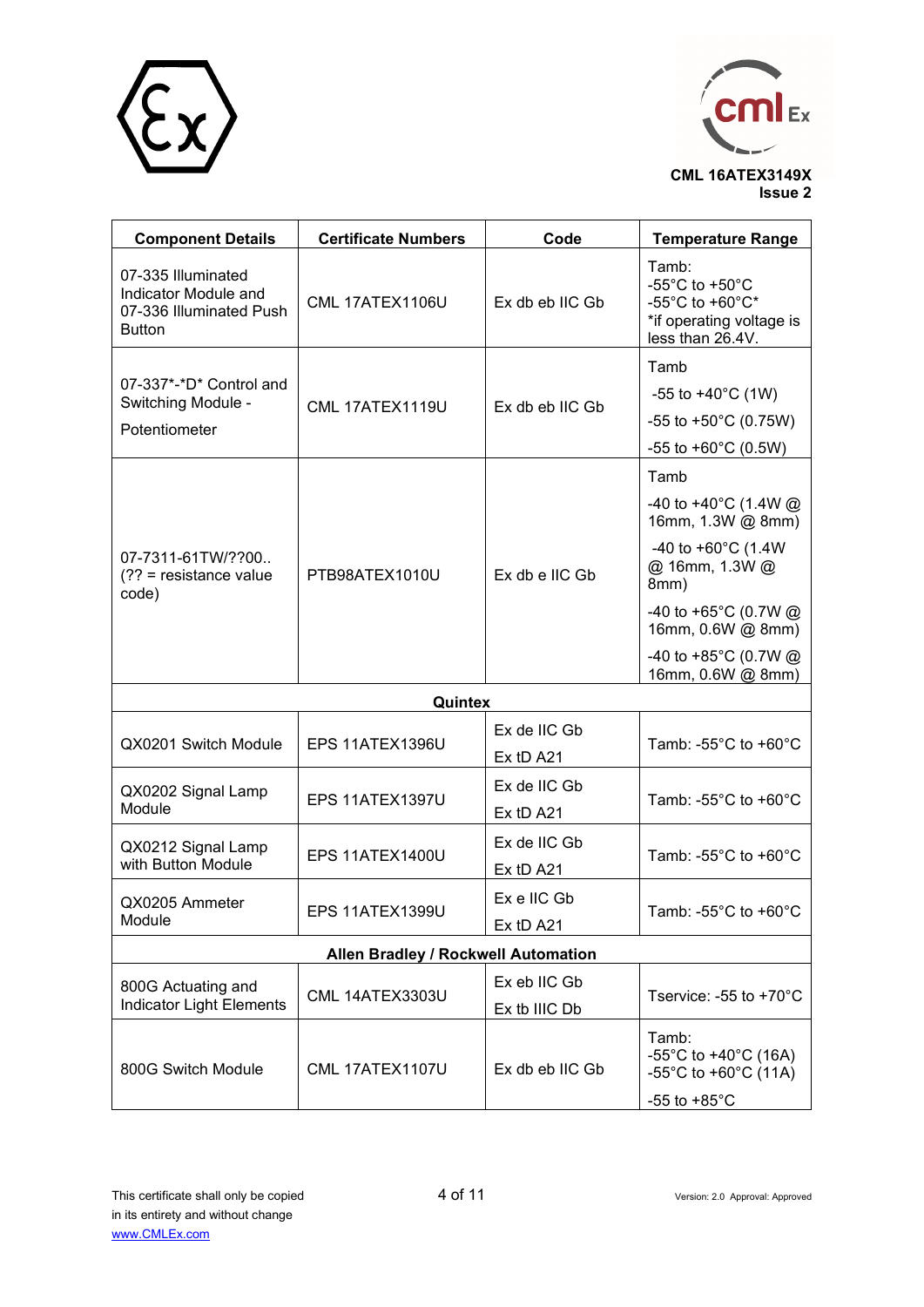



| <b>Component Details</b>                               | <b>Certificate Numbers</b> | Code            | <b>Temperature Range</b>                                                                                                             |
|--------------------------------------------------------|----------------------------|-----------------|--------------------------------------------------------------------------------------------------------------------------------------|
| 800G Lamp Module and<br><b>Illuminated Push Button</b> | CML 17ATEX1108U            | Ex db eb IIC Gb | Tamb:<br>-55 $^{\circ}$ C to +50 $^{\circ}$ C<br>$-55^{\circ}$ C to $+60^{\circ}$ C*<br>*if operating voltage is<br>less than 26.4V. |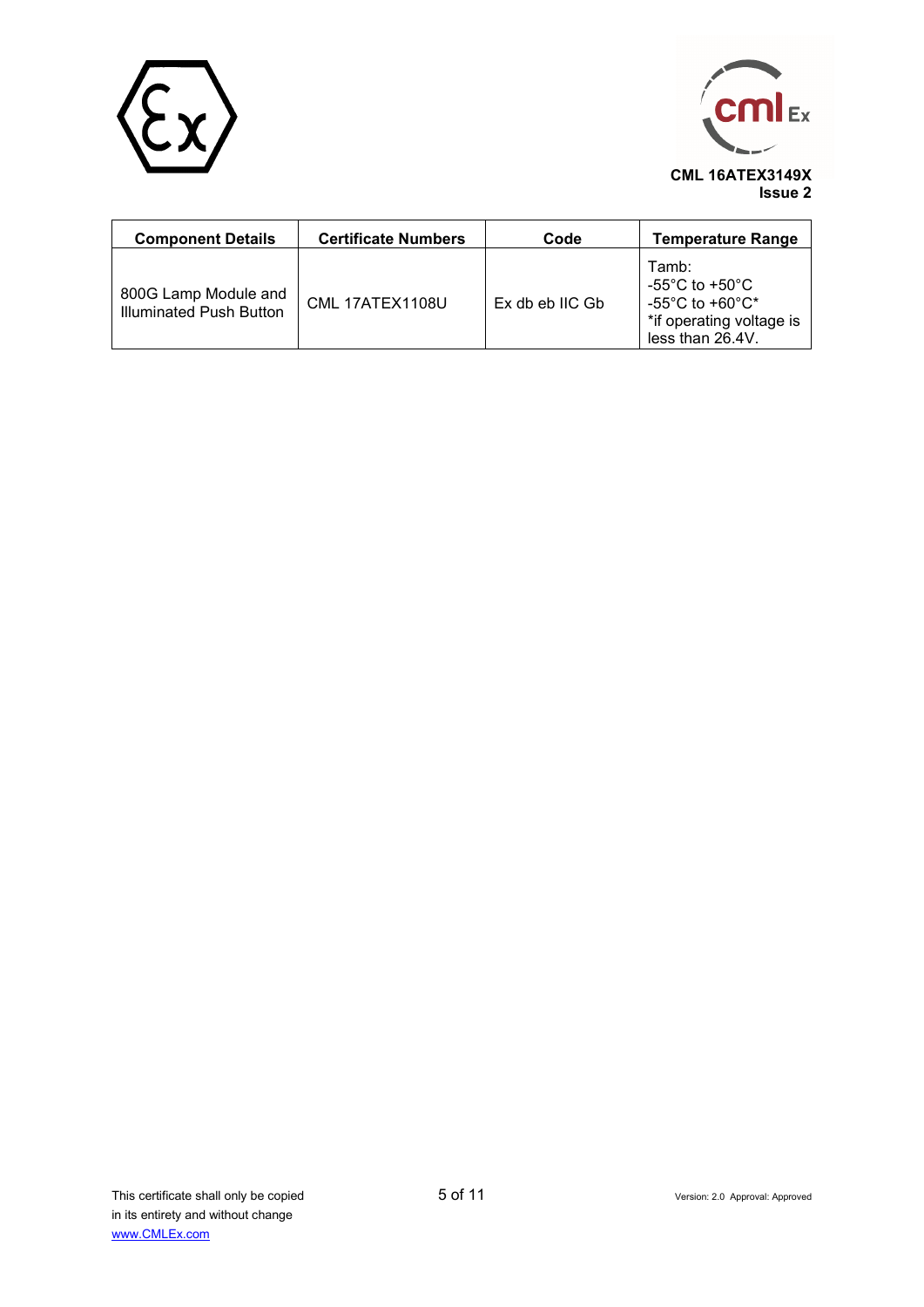



## **Maximum Power Dissipation:**

| Maximum Power (W), EPL Gb & Db |                 |                         |                 |                   |                 |                 |                 |                       |                 |  |
|--------------------------------|-----------------|-------------------------|-----------------|-------------------|-----------------|-----------------|-----------------|-----------------------|-----------------|--|
| T-class:                       |                 | T6/T85 $^{\circ}$ C (a) |                 | T5/T100°C (b) (e) |                 |                 |                 | T4/T135°C (c) (d) (e) |                 |  |
| <b>Max</b><br>ambient:         | $+40^{\circ}$ C | +55 $^{\circ}$ C        | $+60^{\circ}$ C | $+40^{\circ}$ C   | $+55^{\circ}$ C | $+60^{\circ}$ C | $+40^{\circ}$ C | $+55^{\circ}$ C       | $+60^{\circ}$ C |  |
| ABCS6                          | 9.38            | 2.00                    | 1.70            | 11.00             | 9.38            | 8.75            | 12.25           | 11.00                 | 10.25           |  |
| <b>ABCS7</b>                   | 10.50           | 2.30                    | 1.70            | 12.25             | 10.50           | 9.75            | 13.75           | 12.25                 | 11.50           |  |
| ABCS8                          | 10.35           | 2.00                    | 3.29            | 12.00             | 10.35           | 9.50            | 13.50           | 12.00                 | 11.50           |  |
| ABCS9                          | 11.93           | 2.30                    | 1.70            | 13.75             | 11.93           | 11.00           | 15.50           | 13.75                 | 13.25           |  |
| ABCS10                         | 13.79           | 4.50                    | 3.29            | 16.00             | 13.79           | 12.75           | 18.25           | 16.00                 | 15.25           |  |
| ABCS11                         | 18.34           | 6.68                    | 5.20            | 21.50             | 18.34           | 17.00           | 24.25           | 21.50                 | 20.50           |  |
| ABCS <sub>12</sub>             | 15.47           | 2.30                    | 1.70            | 18.00             | 15.47           | 14.25           | 20.25           | 18.00                 | 17.25           |  |
| ABCS13                         | 20.87           | 5.2                     | 4.00            | 24.25             | 20.87           | 19.50           | 27.50           | 24.25                 | 23.25           |  |
| ABCS14                         | 30.38           | 7.97                    | 6.59            | 35.63             | 30.38           | 28.42           | 40.19           | 35.63                 | 33.97           |  |
| ABCS15                         | 31.35           | 8.26                    | 6.00            | 36.76             | 31.35           | 29.33           | 41.47           | 36.76                 | 35.05           |  |

Where the Intrinsically Safe version of the equipment is used, the following maximum power dissipation values apply:

| Maximum Power (W), EPL Ga & Da |                       |       |  |  |  |
|--------------------------------|-----------------------|-------|--|--|--|
| <b>T-class:</b>                | T4/T135°C (c) (d) (e) |       |  |  |  |
| Max<br>ambient:                | $+40^{\circ}$ C       | +55°C |  |  |  |
| ABCS6                          | 12.25                 | 11.00 |  |  |  |
| <b>ABCS7</b>                   | 13.75                 | 12.25 |  |  |  |
| ABCS8                          | 13.50                 | 12.00 |  |  |  |
| ABCS9                          | 15.50                 | 13.75 |  |  |  |
| ABCS <sub>10</sub>             | 18.25                 | 16.00 |  |  |  |
| ABCS11                         | 24.25                 | 21.50 |  |  |  |
| ABCS12                         | 20.25                 | 18.00 |  |  |  |
| ABCS <sub>13</sub>             | 27.50                 | 24.25 |  |  |  |
| ABCS14                         | 40.19                 | 35.63 |  |  |  |
| <b>ABCS15</b>                  | 41.47                 | 36.76 |  |  |  |

| The letter in the brackets next to the temperature class and associated upper ambient in the table<br>above relates to the following maximum operating temperatures required of the terminals fitted. |        |        |        |        |  |
|-------------------------------------------------------------------------------------------------------------------------------------------------------------------------------------------------------|--------|--------|--------|--------|--|
| (a)                                                                                                                                                                                                   | (b)    | (C)    | (d)    | (e)    |  |
| $≥85^{\circ}$ C                                                                                                                                                                                       | ≥100°C | ≥120°C | ≥190°C | ≥105°C |  |
|                                                                                                                                                                                                       |        |        |        |        |  |

Note: All terminals fitted shall be suitable for the lower operating temperature marked on the certification label.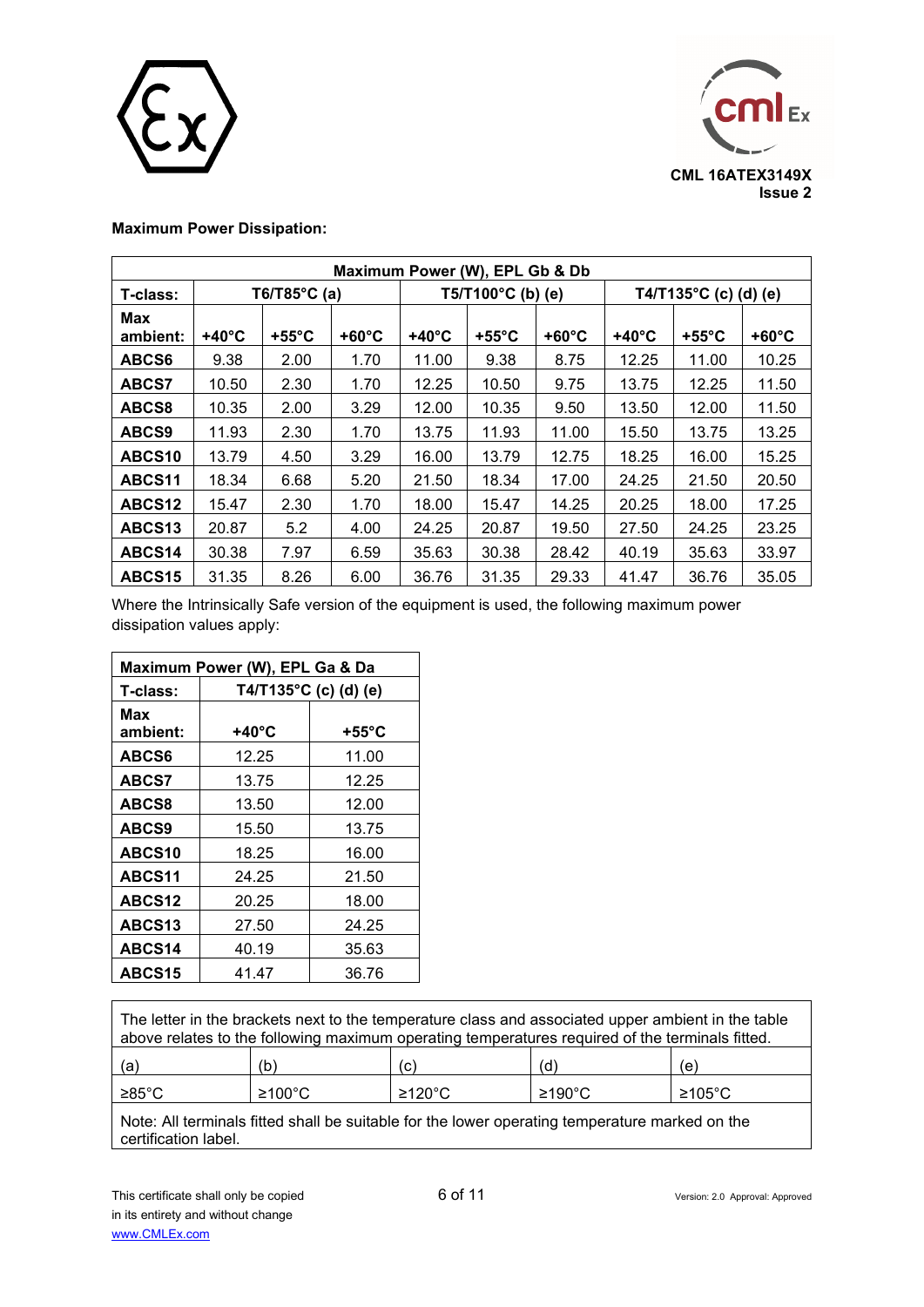



- The maximum power dissipation for each enclosure shall be reduced by 1 W for each control component.
- The maximum power dissipation for each enclosure shall be reduced by 0.5 W for each ammeter.
- Control stations of sizes not specified in the table may be manufactured subject to the maximum power being based on a smaller enclosure.
- 2.5 mm<sup>2</sup> size terminals are limited to a maximum current of 15 A or less as, permitted by their marking.

## **Variation 1**

This variation introduced the following modifications:

- i. To update the certificate references of component approved parts. The certificate description has been updated accordingly.
- ii. The introduction of optional Ex eb mb fuse terminals.
- iii. The introduction of an X suffix to the certificate numbers and Specific Conditions of Use.
- iv. A Zone 0/20 intrinsically safe design option was introduced. Appropriate I.S. marking was applied to this option and standard EN 60079-11 was added to the certificate. The certificate description was updated to show the power rating and maximum ambient options of the I.S. versions.
- v. Change to a condition of manufacture relating to the terminals fitted.
- vi. The transfer of the ATEX certificates from CML UK to CML B.V.

#### **Variation 2**

This variation introduced the following modifications:

- i. To acknowledge the change of certificate references for the Allen Bradley 800G range of operators.
- ii. To allow Bartec Control and Switching Module, Potentiometer and Terminal resistors to be fitted.
- iii. To allow CZ1208/2-7 (flash) Buzzer with plastic body, CZ1208/1-7 (flash) Buzzer with metal body and CZ1208-9 (flash) Buzzer to be fitted.
- iv. The description has been updated to incorporate the above modifications.

#### **12 Certificate history and evaluation reports**

| <b>Issue</b> | <b>Date</b> | <b>Associated report</b> | <b>Notes</b>                |
|--------------|-------------|--------------------------|-----------------------------|
|              | 20 Jul 2016 | R1233A/00                | Issue of Prime Certificate  |
|              | 12 Apr 2019 | R12398A/00               | Introduction of Variation 1 |
|              | 16 Jun 2020 | R13257A/00               | Introduction of Variation 2 |

Note: Drawings that describe the equipment or component are listed in the Annex.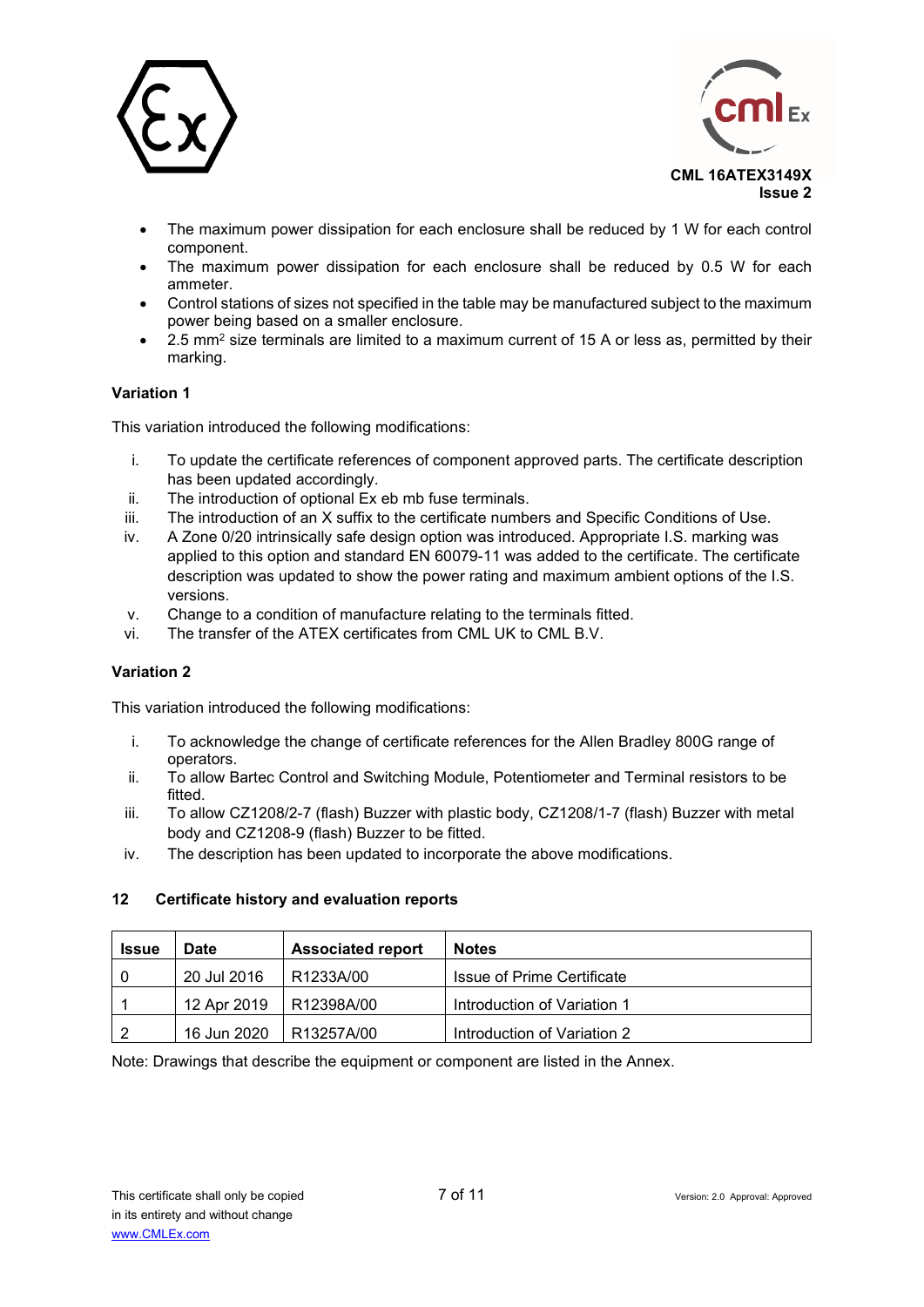



## **13 Conditions of Manufacture**

The following conditions are required of the manufacturing process for compliance with the certification.

- i. The manufacturer shall carry out a dielectric strength test in accordance with clause 6.1, EN 60079-7:2015 on all pre-wired junction boxes, taking into account the rated voltage of each unit. When the Control Stations are fitted with Phoenix Type SSK 0525 Ker-Ex Terminals, a dielectric strength test at 1836 V is to be applied between each adjacent terminal and between each terminal and earth in accordance with EN 60079-7:2015, clause 7.1.
- ii. The total dissipated power of the enclosure shall be calculated in accordance with EN 60079-7:2015, Annex E.2, and shall not exceed the maximum power rating defined in this certificate.
- iii. The Control Stations covered by this certificate incorporate previously certified devices. It is therefore the responsibility of the manufacturer to continually monitor the status of the certification associated with these devices, and the manufacturer shall inform CML of any modification of the devices that may impinge upon the explosion safety.
- iv. The manufacturer shall modify the marking to include additional protection concept letters and to select the gas group, ambient temperature and Ingress Protection rating, that are appropriate the combination of devices that are fitted.
- v. The terminals used in these Control stations shall be suitably approved ATEX terminals. All terminals shall be installed in accordance with their certificate conditions and relevant codes of practice/wiring regulations, paying particular attention to the following:
	- The maximum service temperature range.
	- The minimum creepage distances shall be maintained.
	- Terminals rated for voltages above 690 VAC shall not be used at voltages above 690 VAC within the Control Stations.
	- The rated voltages and currents may vary if cross-section facilities are used.
	- The reduction in rating of adjacent terminals shall be observed, where applicable.
	- The limiting temperature of the terminal insulation shall be in accordance with the limiting temperatures defined in the product description on this certificate.
- vi. The maximum ambient, temperature class and assigned maximum surface temperature of the equipment are dependent on the model and maximum power dissipation. Hence the maximum ambient, temperature class and assigned maximum surface temperature shall be marked in accordance with the 'Maximum Power Dissipation' table in the description on this certificate.
- vii. The marked minimum ambient temperature assigned to the equipment shall be no lower than the minimum ambient/service temperature of any previously certified parts installed. All previously certified parts shall be used within their defined maximum ambient or service temperature.
- viii. When fuses are fitted that are certified "Ex e mb" or "Ex eb mb" then the enclosure marking shall include the symbols 'eb mb' as part of the label marking code, as well as the appropriate gas/dust group marking, as defined by the fuse approval.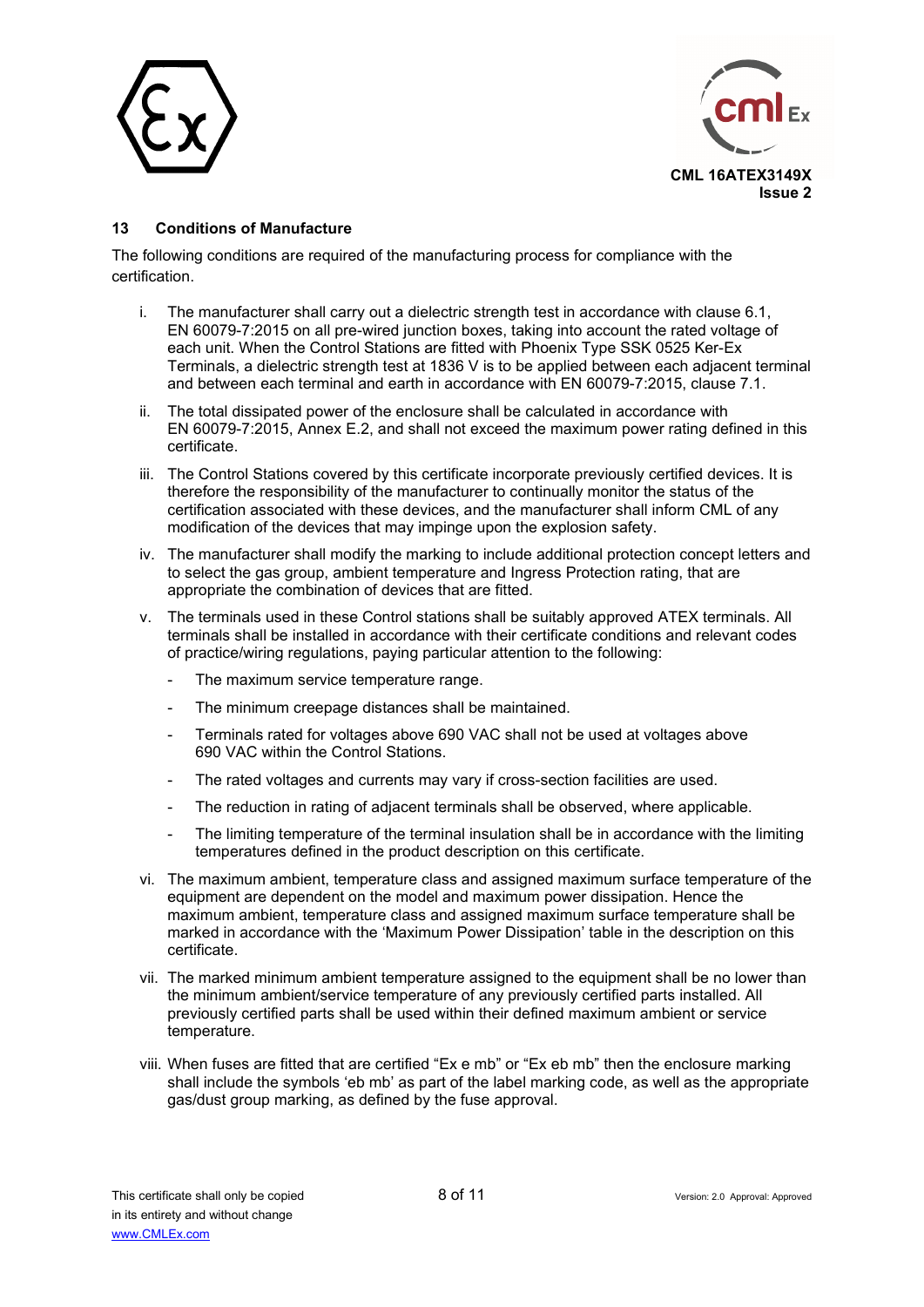



- ix. All fuses fitted shall be approved to the appropriate ATEX and IECEx standards and ratings for this apparatus. Additionally, the fuses shall:
	- Be suitable for the intended temperature range of the junction box.
	- Be suitable to maintain the required creepage and clearances in accordance with EN 60079-7.
	- Have a declared contact resistance or power dissipation rating.
	- Be installed in accordance with their certificate conditions and the relevant codes of practice/wiring regulations
	- The power dissipation of the fuse shall be deducted from the maximum allowable power dissipation of the enclosure.
- x. When the control stations are fitted with the CZ1208-9 (flash) Buzzer the following additional warning shall be applied "WARNING - CLEAN ONLY WITH A DAMP CLOTH"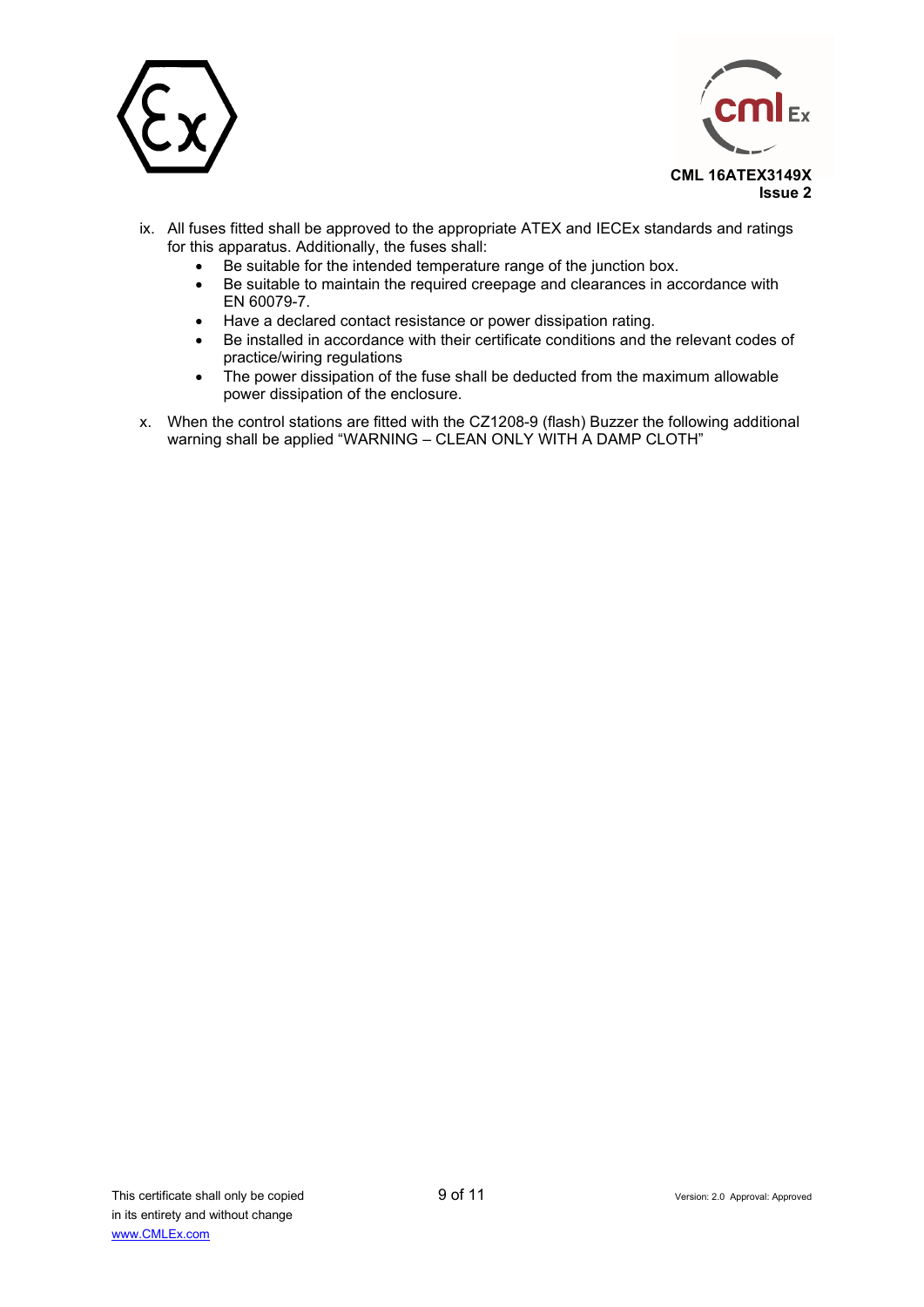



## **14 Specific Conditions of Use (Special Conditions)**

The following conditions relate to safe installation and/or use of the equipment.

- i. The flameproof joints of flameproof components shall not be repaired.
- ii. Where the intrinsically safe options of CZ0202 Signal Lamp Module (Presafe 16ATEX8565U) and CZ0212 Signal Lamp with Button Module (DNV 12ATEX11183U) are used, the power supply shall be from an appropriate safety barrier with specified output parameters that are equal to or less than the input parameters. In an ambient temperature of 55°C, the temperature class of modules CZ0202 and CZ0212 with type of protection "Ex ia" is T4.
- iii. The CZ4000-M□ Calotte (glass window) and CZ4000-4019 safety latches (Sira 15ATEX3333U) present a potential electrostatic hazard and as such shall be fitted to fixed installations only to allow them to comply with EN 60079-0: Clause 7.4.2 (e) and Clause 7.4.3 (d). They shall only be cleaned with a damp cloth and sited away from any static charging methods e.g. near forced air movement or where they can easily be rubbed by passers-by.
- iv. The cable gland may not provide sufficient clamping; the user shall provide additional clamping of the cable to ensure that pulling and twisting is not transmitted to the terminations.
- v. When the control stations are fitted with the CZ1208-9 (flash) Buzzer the following additional warning shall be applied "WARNING – CLEAN ONLY WITH A DAMP CLOTH"
- vi. The control component shall be fitted in an enclosure complying with an approved explosion protection type in accordance with EN 60079-0.
- vii. When fitted in an enclosure of explosion protection type "e" increased safety in accordance with EN 60079-7, the clearance and creepage distances in accordance with section 4.3, section 4.4 and table 1 shall be met.
- viii. The control and switching unit shall be installed in an enclosure which meets the requirements of a recognized type of protection as specified in EN 60079-0.
- ix. When the switch module and the control switch are installed in an enclosure of the type of protection increased safety "e" in compliance with EN 60079-7, the clearance and creepage distances according to clause 4.3, clause 4.4 and table 1 shall be complied with.
- x. When the control stations are fitted with the CZ1208-9 (flash) Buzzer, under certain extreme circumstances, the non-metallic parts incorporated in the enclosure of this equipment may generate an ignition-capable level of electrostatic charge. Therefore, the equipment shall not be installed in a location where the external conditions are conducive to the build-up of electrostatic charge on such surfaces. In addition, the equipment shall only be cleaned with a damp cloth.
- xi. When the control stations are fitted with the CZ1208/1-7 (flash) buzzer or the CZ1208/2-7 (flash) buzzer the electrical connection must be protected.
- xii. In order to guarantee the IP degree of the component, the wall of the enclosure where it's installed shall be plane and smooth.
- xiii. The permitted service temperature is -55°C and +90°C for CZ1208/1-7 model and between 40°C and +90° for CZ1208/2-7 model; when used in an ambient with a temperature not greater than +55°C for CZ1208/1-7 and +50°C for CZ1208/2-7 the limit for the maximum service temperature is respected.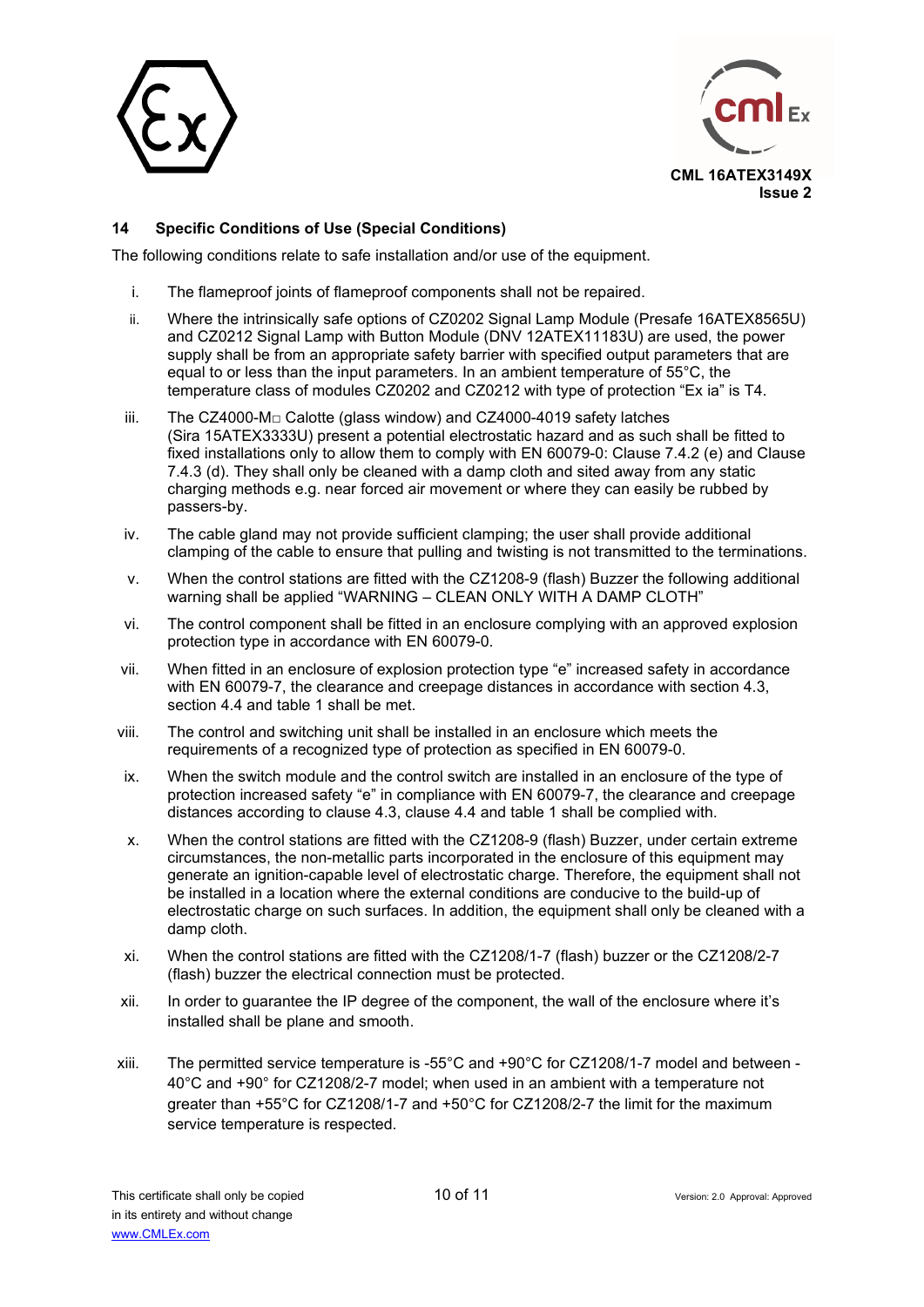



- xiv. When the control stations are fitted with component Cz1208/1-7 the earth protection must be managed.
- xv. When the control stations are fitted with the CZ1208/1-7 (flash) buzzer or the CZ1208/2-7 (flash) buzzer the minimum number of engaged threads and the protection against unscrewing must be managed.